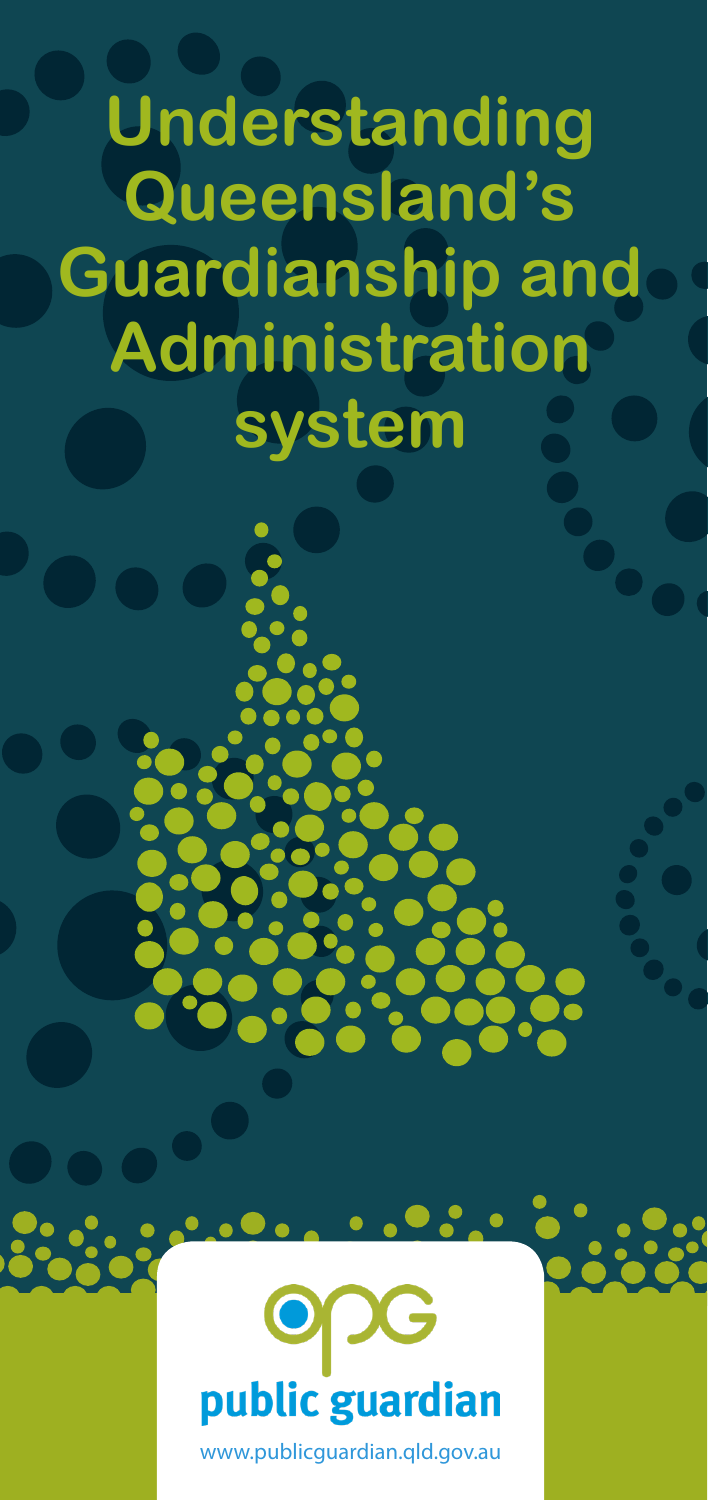Everyone has the right to make their own decisions. However, some people don't have the capacity to make some or all of their decisions, which means that they may need help. This might be just for a short period of time, and it may only be for some decisions, or it could be a more permanent situation.

Very often a person's day to day life can be managed through informal decision making supports. This means their family and friends can help them with things like shopping, paying the bills, or social outings.



### **When is a formal decision maker needed?**

There are, however, some circumstances where someone may be needed to help make decisions as a formal representative of an adult. These could include moving into an aged care facility, selling a house or organising access to services.

If the adult had appointed an attorney under an enduring power of attorney when they had capacity then this person will take on the role. Where there is no attorney, and where they may be at risk of harm if there was no one to make this decision, it may be necessary to have a formal decision maker appointed.

In this situation, an application can be made to the Queensland Civil and Administrative Tribunal to have a guardian and/or an administrator appointed.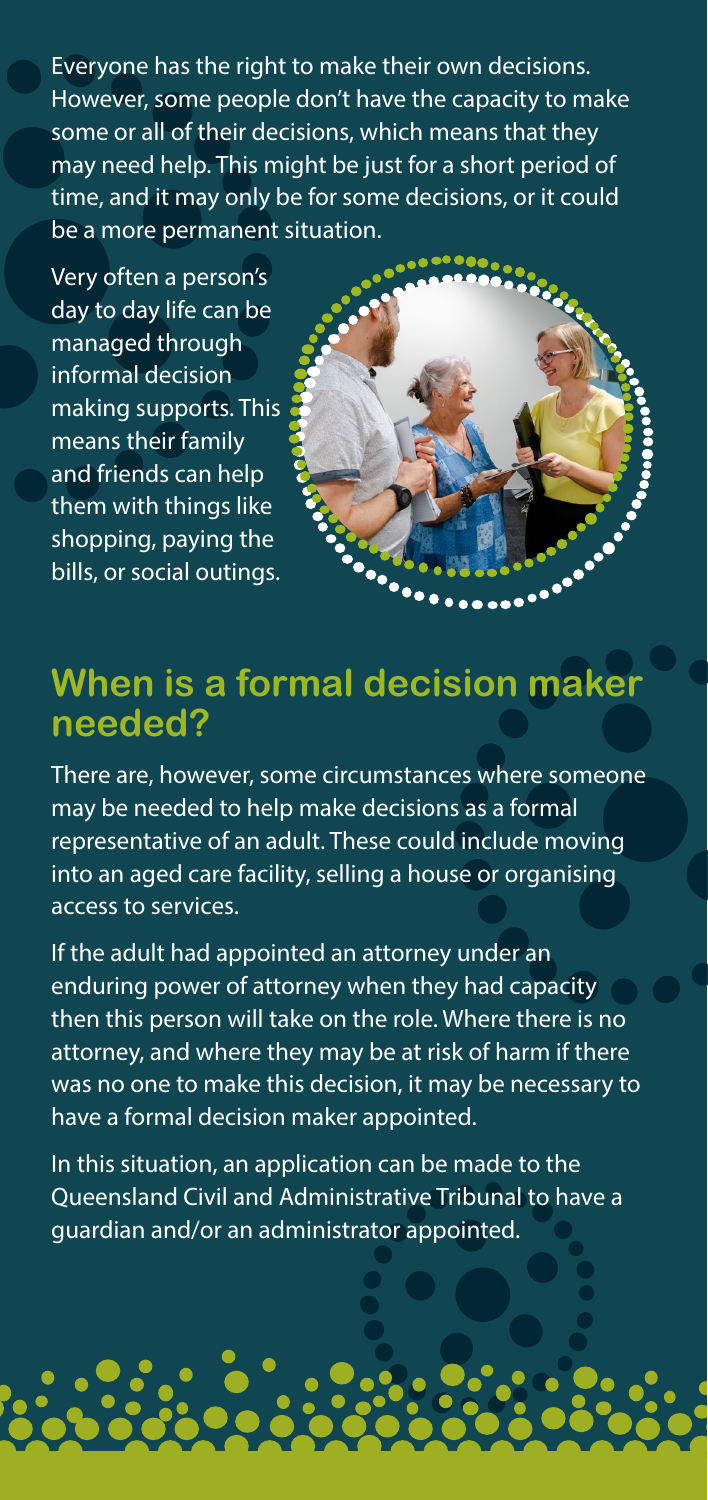## **What is capacity?**

To be considered to have capacity to make a decision on a subject, an adult must be able to do all three of the following:

- 1. Understand all the factors that need to be considered before making the decision, the various choices, and the different consequences of each choice.
- 2. Make the decision freely and voluntarily, without being unduly influenced by another person.
- 3. Communicate the decision in some way. This isn't limited to just verbal communication.

Remember, the law presumes everybody has the capacity to make their own decisions, so you must be able to show that a person cannot do one or more of the above before a decision maker can be appointed. Additionally, decision making relates to specific situations, so an adult might have capacity to make decisions on some matters, but not others.

For more information on capacity, see our *[Understanding Capacity](https://www.publicguardian.qld.gov.au/__data/assets/pdf_file/0020/620903/Factsheet_Understanding-capacity.pdf)* factsheet.

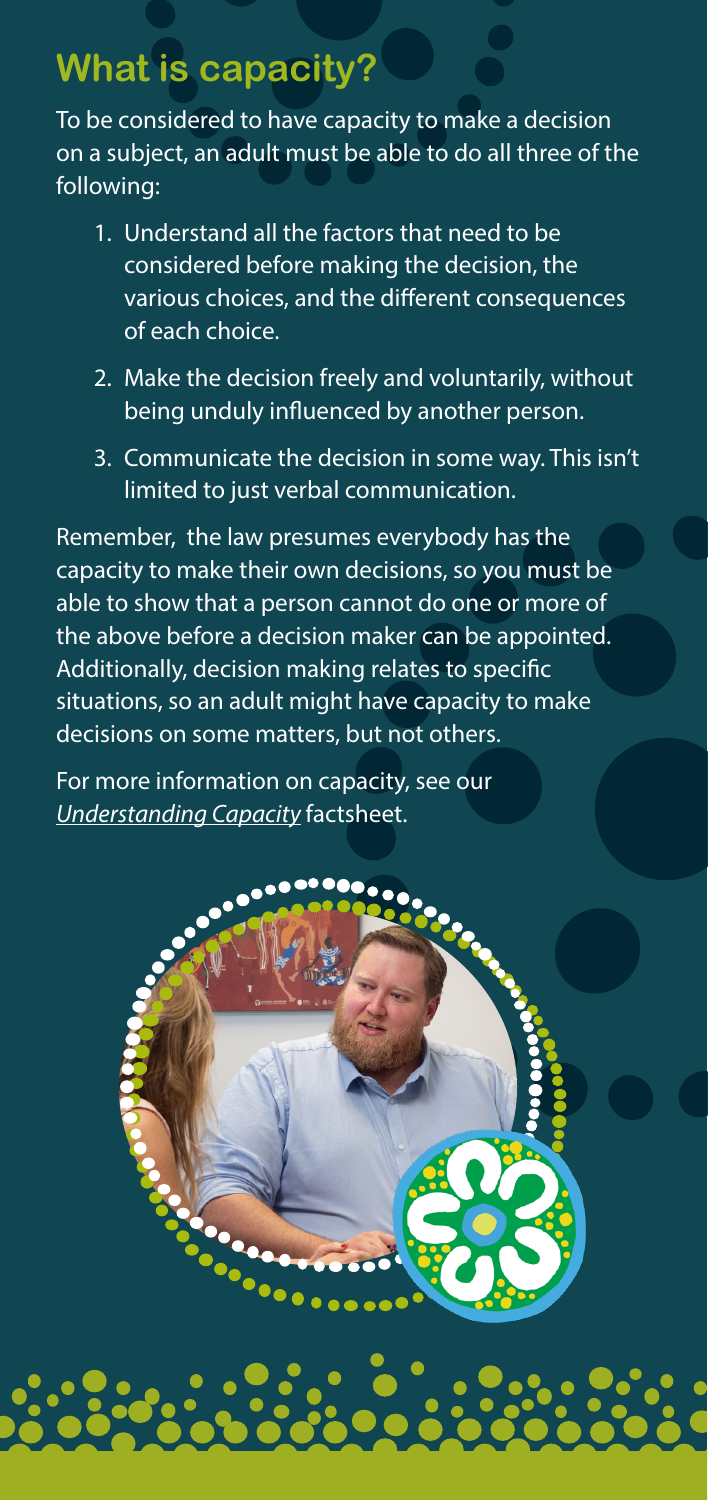### **Making a QCAT application**

Anyone with a personal or professional interest in a person's life can make an application to QCAT if they believe they don't have the capacity to make a decision for themselves, if there is conflict over a decision that needs making, or if they are at risk of abuse, neglect (including self-neglect) or exploitation.

Before making an application you should make sure they haven't already given someone the power to make the decision/s under an enduring power of attorney.

You must also tell them that you are making an application on their behalf. All applications should be made directly to QCAT, and must include the following documents:

- Form 10 Application for Administration/ Guardianship Appointment or Review (available on the [QCAT website](http://www.qcat.qld.gov.au)). The form must outline what decision/s need making, and the risks to the person if no one is appointed to make these decisions.
- Medical report or cognitive assessment from the treating medical doctor or health professional showing the person lacks the capacity to make the decision/s themselves.
- Financial management plan (only needed when applying to be an administrator).

After everything has been submitted, QCAT will notify the applicant and interested parties of the hearing date.

**If someone's welfare or finances are at immediate risk, you can apply for an Interim Order using the form on the [QCAT website](http://www.qcat.qld.gov.au).**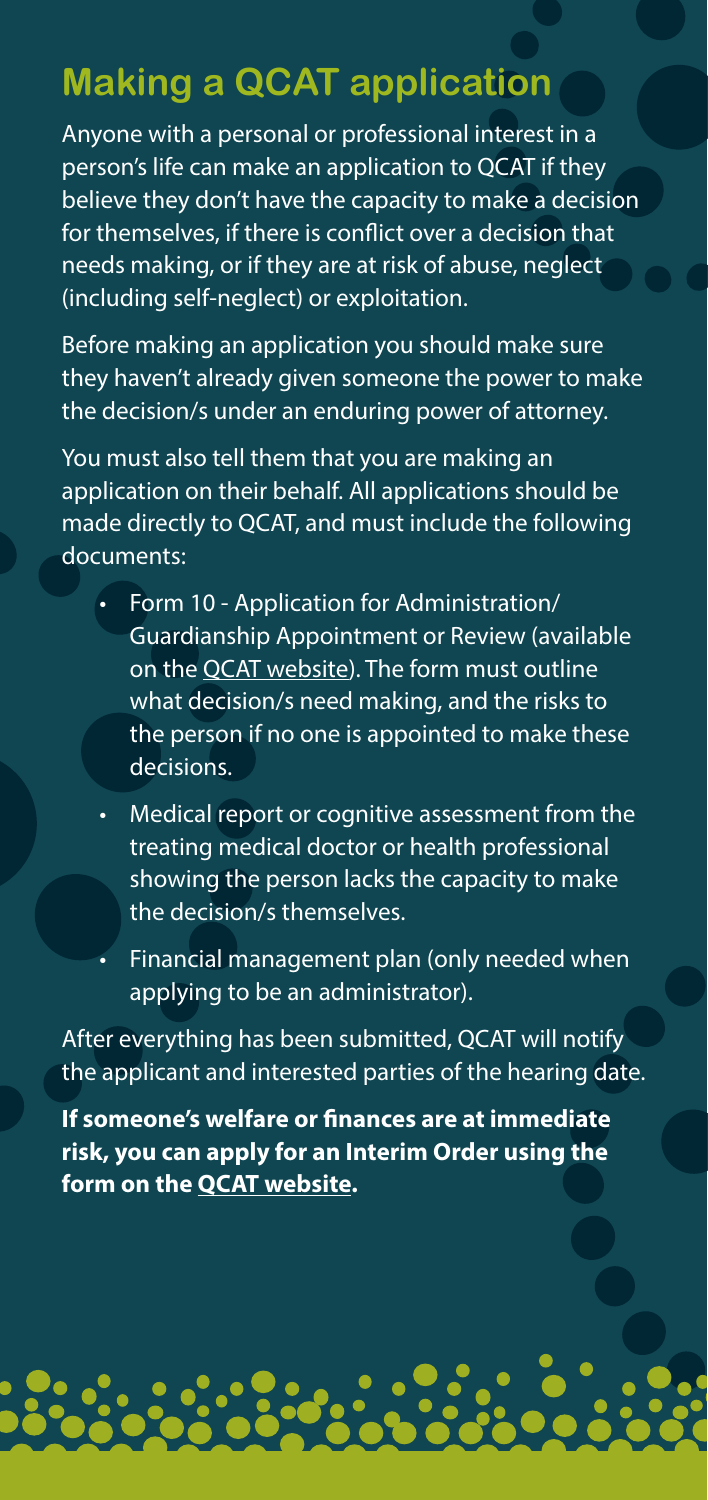

### **Who can be appointed as a guardian and/or administrator?**

During the hearing the QCAT member is able to hear all the evidence on the points raised in the application and talk to the relevant people in the person's life, including the person themselves.

At the end of the hearing the QCAT member will decide:

- whether a decision maker is needed
- who the most appropriate guardian and/or administrator should be
- how long they will be appointed for, and
- what decisions they can make.

When making an appointment, QCAT will appoint someone who they believe will act in the best interests of the adult. They will also consider the wishes of the adult and family members.

If both a guardian and administrator is needed, QCAT may appoint the same person. If they are different people they will often need to work together.

A formal decision maker can only make decisions in the specific areas that QCAT defines. So for personal matters, for example, a formal decision maker might be appointed for specific areas such as accommodation, service provision or health.

Ideally a family member or friend of the adult will be appointed. However where there is family conflict, or where there is no suitable person in the adult's life, QCAT may appoint the Public Guardian as the adult's guardian, and/or the Public Trustee as their administrator.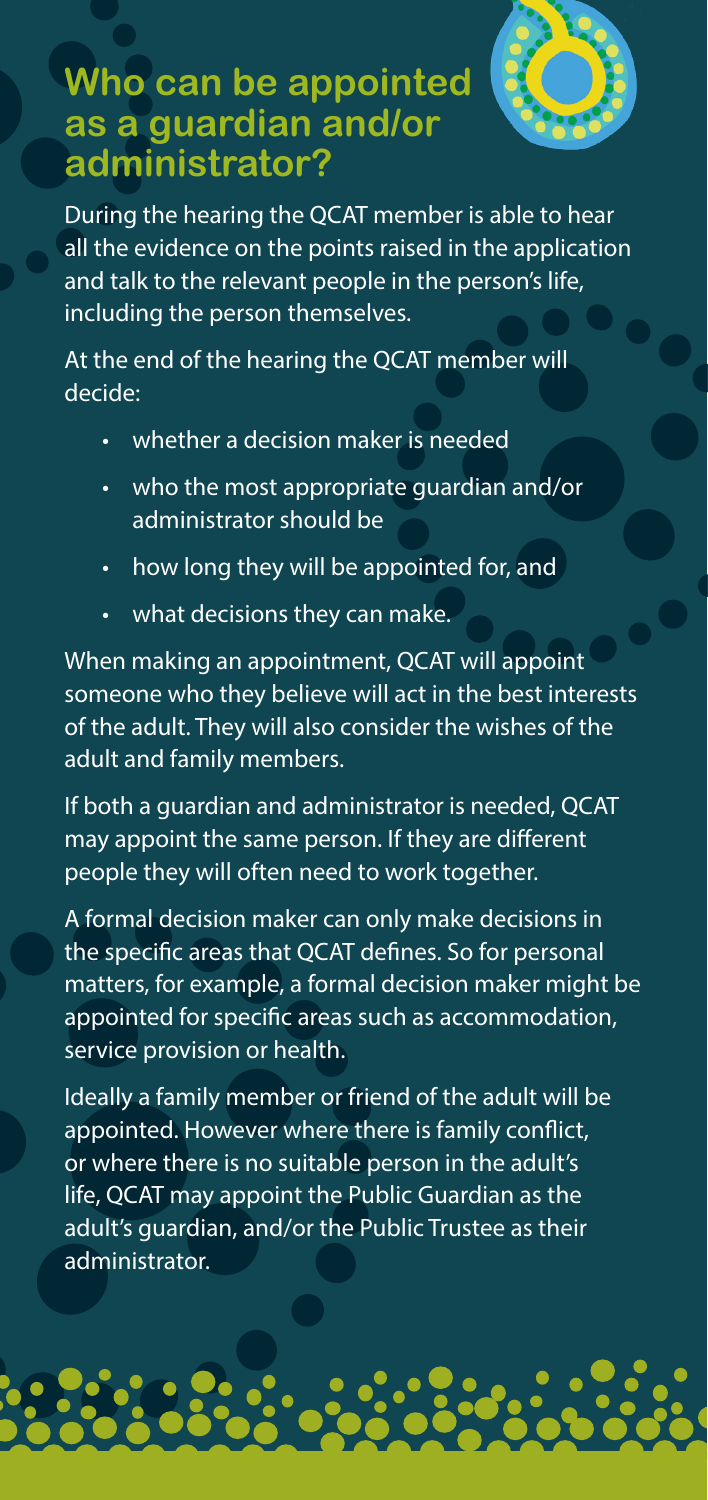### **Responsibilities of an administrator**

An administrator assists a person with impaired decision making capacity to make certain **financial and legal decisions,** such as paying bills, maintaining property, banking and investing and buying or selling property.

Importantly, an administrator's financial interests must not conflict with those of the represented adult. An administrator is accountable for the decisions they make and must provide annual accounts to QCAT. QCAT can provide general advice to an administrator if they have concerns about this.

Administrators cannot make decisions about personal and health care matters unless they are also the adult's guardian or attorney for personal matters under an enduring power of attorney and make these decisions under that role.

Generally only a professional administrator is entitled to a fee. Refer to qcat.qld.gov.au for more information about safeguards, fees, and the role and responsibilities of administrators.

## **The role of the Public Trustee**

If the Public Trustee is appointed as an adult's administrator, a trust officer will work with the adult and their support network to make decisions on the management of their financial affairs.

Their role is to develop and implement a financial plan for the adult, which includes ensuring they have access to all benefits and income they are entitled to, developing a budget for the adult, managing any investments, and initiating and following up on matters relating to tax, social security, financial legal claims and insurance.

For more information on the Public Trustee, see [pt.qld.gov.au](http://www.pt.qld.gov.au)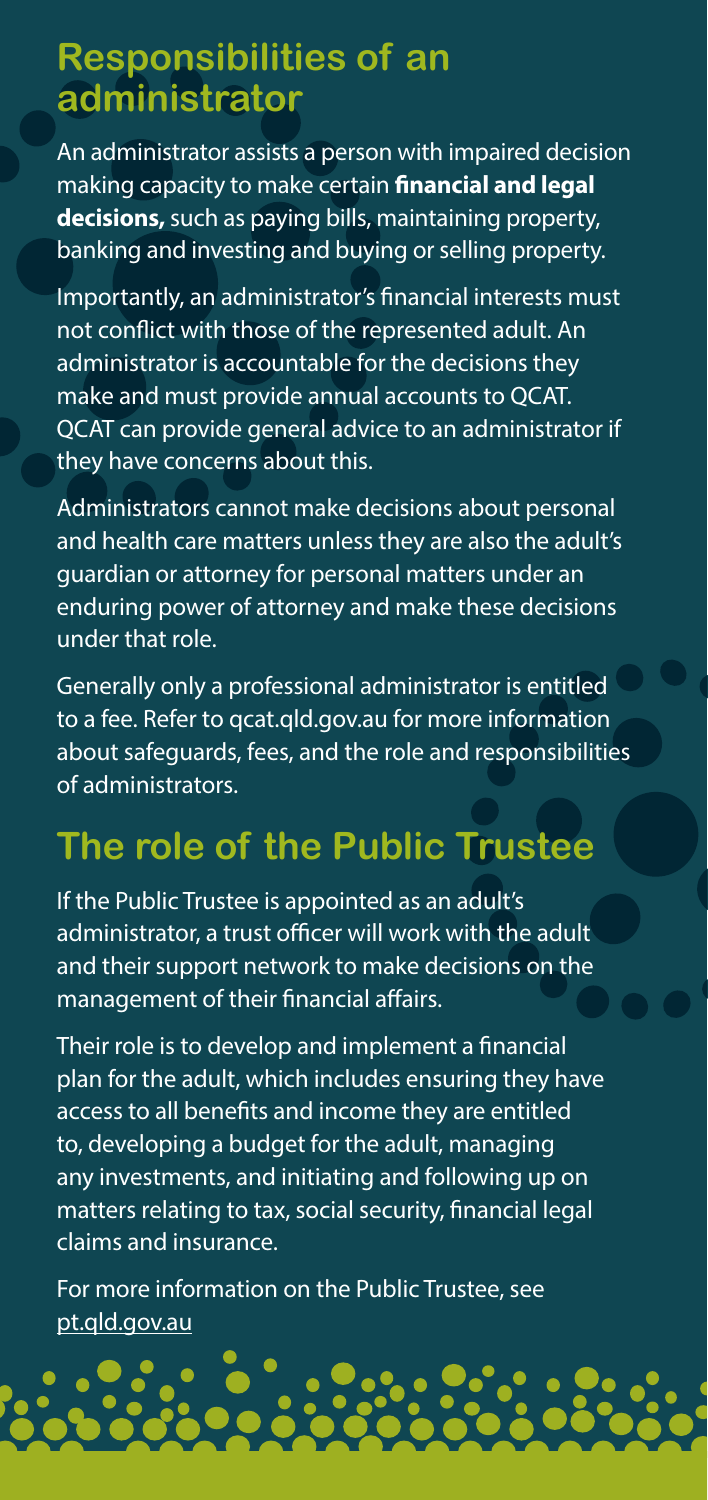### **Responsibilities of a guardian**

A guardian can help a person with impaired decision making capacity make certain **personal decisions** such as where they live, who they have contact with, and what medical treatments they receive. The order made by QCAT will specify the type of personal and lifestyle decisions a guardian can make. So for example, they cannot make decisions about where the person lives unless accommodation is an area listed by QCAT. A guardian cannot make financial or property decisions unless they are also appointed as an administrator and make these decisions under that role.

Generally guardians (other than the Public Guardian) can be reimbursed for reasonable expenses but cannot be paid for their services.

## **The role of the Public Guardian**

If the Public Guardian is appointed by QCAT as a guardian of last resort, a guardian will work with the adult and their support network to make decisions outlined in the QCAT order.

The Public Guardian doesn't take on the role of day to day support for the adult, and guardians only need to be involved in the adult's life when a decision needs making.

The Public Guardian doesn't make financial decisions for a person.

**The role of a guardian or administrator is to act in the best interests of the adult. When making decisions, a guardian or administrator must take the adult's wishes into account and encourage them, as far as possible, to make decisions and act for themselves.**